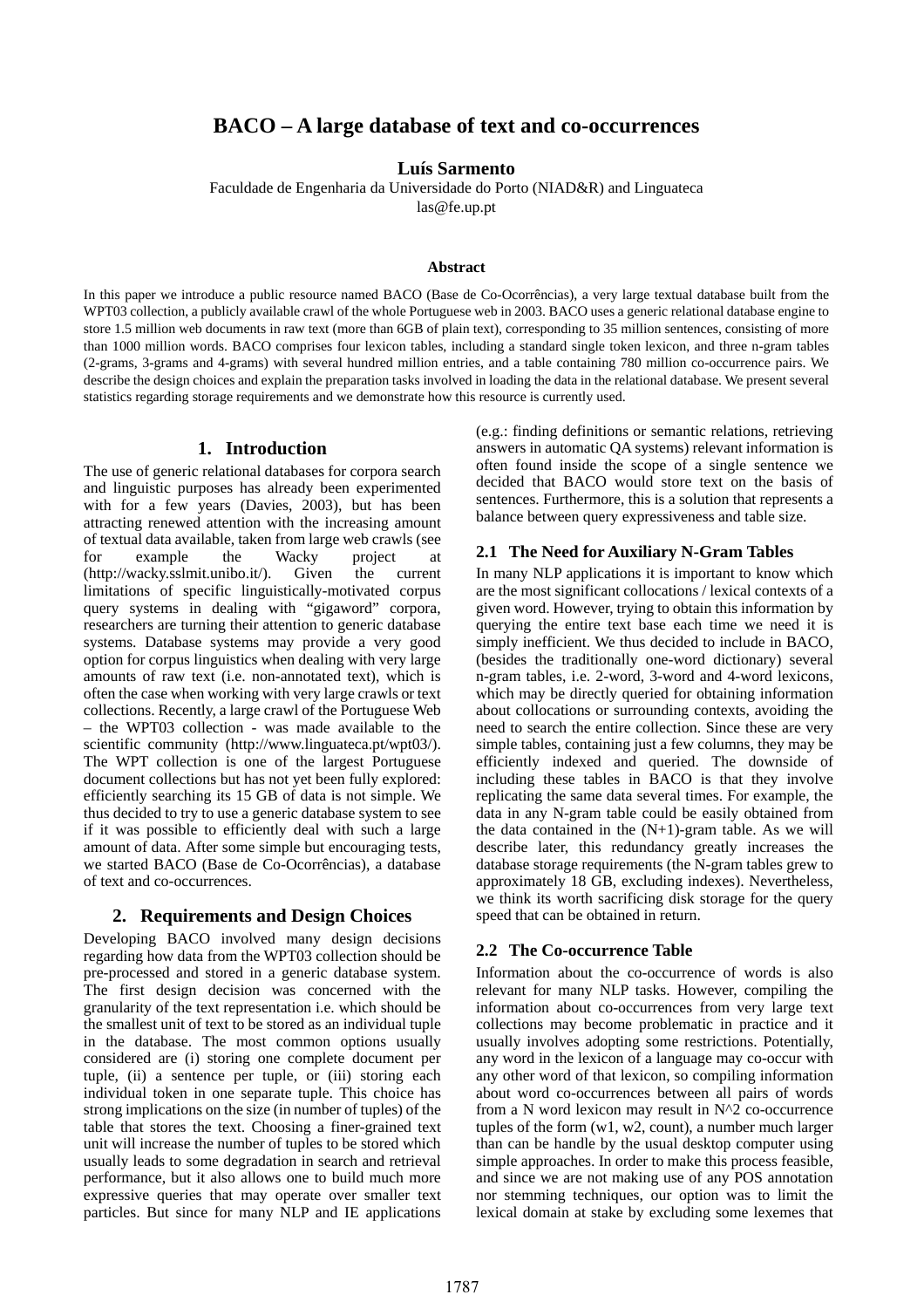we believed would not carry enough information. Therefore, we decided that we would *only consider* co-occurrence pairs that *did not* include (i) any lexemes with less than 4 characters or more than 20 characters, (ii) any lexeme composed of digits, (iii) or any word from a list of 260 very frequent words (manually compiled) that included prepositions, quantifiers, adverbs and very frequent verbs. This allowed us to reduce the lexicon to be processed from about 6.8M lexemes to less that 4M. More importantly, it helped to significantly reduce the number of co-occurrence pairs by excluding very frequently used words that co-occur with a large portion of the lexicon.

The next design decision regards the scope in which co-occurrences are considered. One may opt for compiling document-scope co-occurrences pairs or sentence-scope co-occurrences pairs. We believe, however, that word co-occurrences at document level do not exhibit enough semantic cohesion, and this seems to be especially the case when considering web documents that may have many unrelated sections (e.g. headers, footers and navigation menus). Therefore, we decided to compile co-occurrence pairs inside the scope of a sentence, which is also compatible with the previous decision of storing the text on a sentence basis. Another important design option concerns to whether the information about the distance and/or relative position of the words in the co-occurrence pairs should be kept or not. To avoid data explosion and still keep some useful information we decided that BACO would just keep the information about word order but not the corresponding distance, meaning that we keep different co-occurrences counts for the pair  $(w1, w2)$  and for the pair  $(w2, w1)$  but we do not keep information about distance.

#### **2.3 The database management system**

Another practical design decision concerns the database management system to be used. We should remember that BACO is a read-only database: users will query the tables but will not need (nor will be allowed) to insert new tuples or to update values. Therefore, no complex transaction mechanism is required for BACO.

We decided to use the "of-the-shelf" open-source database system MySQL [\(http://www.mysql.org\)](http://www.mysql.org/). Despite other possible options, our previous experience with the MySQL system showed it has a good performance for the kind of task we had in mind. Additionally, MySQL has a good user support and documentation, has versions in many different platforms and it provides database connectors for several programming languages.

#### **2.4 Summary of BACO**

The overall design of BACO includes:

- 1. the sentences table, containing all the text of the collection, split into sentences;
- 2. the metadata table, containing some relevant metadata originally provided in the WPT collection for all documents stored (url, language, etc);
- 3. the dictionary table, a list of tokens along with the information about the corresponding frequency and the number of documents in which they occur;
- 4. the n-grams tables. A table of 2-grams, a tables of 3-grams and a table of 4-grams, each keeping information about the n-gram and their frequency and

number of documents in which they occur;

5. the co-occurrence table, storing information about pairs of words that co-occur in the scope of a sentence, and about their relative positions.

### **3. Preparing and Loading Data**

BACO was generated from a non-annotated subset of the original WPT03 collection, which was obtained by removing possible duplicates based on title and document size comparisons  $<sup>1</sup>$ [.](#page-1-0) This subset had roughly 6 GB,</sup> contained about 1.5 million documents corresponding to approximately 1000 million words. During the data preparation stage we used a 2.8 GHz Pentium IV machine with 2GB of RAM and 160Gb IDE hard-drive. The machine was running Linux Fedora Core 2. All pre-processing programs were written in Perl 5.6 and we used MySQL version 5.0.15 to store the data. Perl / MySQL interface was done using DBI with the DBD-MySQL driver version 2.9008.

### **3.1 Sentence and Metadata Tables**

The 6 GB subset of WTP03 collection was transformed into a very simple relational scheme, by separating the meta-data of each document from its content. The text content was split into sentences, using PT::PLN tools ([http://search.cpan.org/~ambs/Lingua-PT-PLN/\)](http://search.cpan.org/~ambs/Lingua-PT-PLN/). We thus obtained two text files in a tabular format that contained information for the two base tables of BACO: a large file containing all the sentences (35,575,103 sentences), and another table containing the metadata for each document (1,529,758 documents). Both files were loaded in the database and indexes were generated for each of the relevant fields. A full-text index was generated for the sentence table. From this moment on, and in order to ensure data consistency, we only used the data from these tables to generate the remaining tables.

#### **3.2 Dictionary and N-Grams Tables**

Generating the dictionary table was achieved in a single pass over the entire sentence table. The whole lexicon fitted easily into RAM, and the frequency and document count for each entry in the lexicon were obtained using standard Perl hash tables. We obtained a simple text file in tabular format with information about 6,834,420 lexemes. This file was loaded into the database and the corresponding B-Tree indexes were generated. The 2-word lexicon however did not fit into RAM using Perl hash tables. We decided to perform several passes over the sentence table, each of them only collecting 2-grams in which the first word of the 2-gram had a certain number of characters. This is a simple standard way to divide the problem in several disjoint sub-problems, each of them fitting into memory. We performed 13 passes, each one taking approximately 90 minutes. We obtained 13 disjoint 2-gram lists that were concatenated, resulting in a file in tabular format containing 54,610,655 tuples. The file was loaded in the database system and the corresponding B-Tree indexes were generated, taking about 24 hours to complete.

For the 3-gram and 4-gram tables the previous approach was impractical. Since the number of distinct 3-grams and 4-grams is potentially much larger than the number of

l

<span id="page-1-0"></span><sup>&</sup>lt;sup>1</sup> Thanks to Nuno Seco, nseco@dei.uc.pt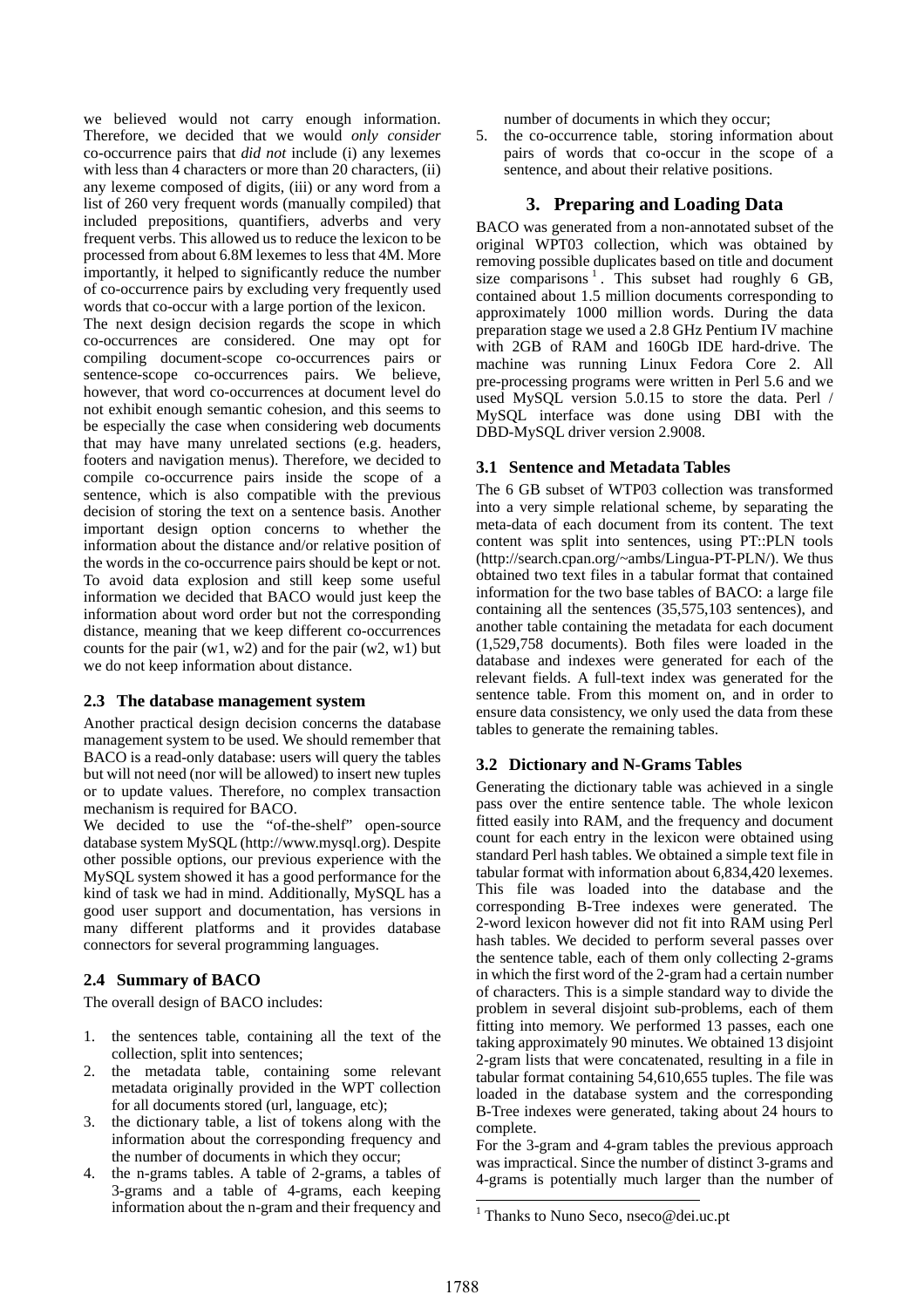2-grams, we needed to divide the problem into many more sub-problems than before. However, we had no way of knowing in advance if a given partition would fit in memory or if it would be unbalanced and require further partitioning. We then opted for dividing the problem by calculating the n-gram list for D documents each time. After each iteration the n-grams obtained from a set of D documents were sorted alphabetically and then merged with the ones obtained in the previous iteration, which had been stored in file, also sorted alphabetically. We thus followed the same strategy of the external merge-sort algorithm. This strategy allowed us to incrementally obtain the n-grams counts for the entire collection. However, after processing several thousand documents the size of the temporary file grew to more than 500 Mb, which severely increased the time of merge routine between the tuples in RAM and those in file. To avoid unnecessary performance degradation, in those cases we simply restarted the process with an empty temporary file. In the end, we obtained several intermediate sorted files (4 for the 3-gram lexicon and 6 for the 4-gram lexicon) that were merged in a final step. Tuples were loaded in the database and corresponding B-Tree indexes were generated for all columns of these tables. Although we do not have precise numbers, index generation took more than 40 CPU hours for the 3-gram table and more than 130 CPU hours for the 4-gram table.

## **3.3 The Co-occurrence Table**

For compiling the co-occurrence table we followed the same strategy as in the previous cases: we obtained tuples for a set of D documents that were then merged with the tuples obtained from the previous iteration, which had been stored sorted in a temporary file. Again, after several iterations, the temporary file reached gigabyte size and the merge operation became very slow, so the process was restarted with an empty temporary file. We obtained 18 intermediate files, which were then merged in a final operation into a single 15GB file. Obtaining the complete co-occurrence file took an enormous amount of time (by our standards): it took more than 3 weeks of CPU time for compiling the 18 intermediate files and about 48 CPU hours to merge them. Index generation (also B-Tree indexes for each column) took more than 60 CPU hours.

## **3.4 Statistics**

| Table             | $#$ tuples<br>(millions) | Table size<br>(GB) | Index size<br>(GB) |
|-------------------|--------------------------|--------------------|--------------------|
| Metadata          | 1.529                    | 0.2                | 0.05               |
| Sentences         | 35.575                   | 6.55               | 5.90               |
| dictionary        | 6.834                    | 0.18               | 0.27               |
| 2-grams           | 54.610                   | 1.50               | 0.92               |
| 3-grams           | 173.608                  | 5.43               | 2.97               |
| 4- grams          | 293.130                  | 10.40              | 6.35               |
| Co-occurrence     | 761.044                  | 20.10              | 7.56               |
| <b>BACO</b> total |                          | 44.4               | $~\sim~24$         |

Table 1 gives a brief view regarding the size and disk usage of each of BACO's tables.

Table 1. Overview of size and disk usage of BACO.

Storage requirements are huge and data expansion in relation to the size of the collection (around 6GB) is close to a factor of 11. There is a tremendous amount of redundancy involved in BACO. Nevertheless, and as we will show in the next sections, this seems to be an effective tradeoff in exchange for higher performance and simplicity in querying the data.

## **4. Using and Experimenting BACO**

BACO is especially suited for three types of queries, namely (i) pattern matching over non-annotated text, (ii) context search using a 1 to 3-word window and (iii) queries regarding co-occurrence data. We have been using BACO in several tasks where there is a practical need to efficiently perform these types of queries.

### **4.1 Helping to Build a Gazetteer**

In one recent project we used BACO to find examples of proper names (anthroponyms, toponyms, organizations, etc.) for our online gazetteer REPENTINO (Sarmento et al., 2006). The search was conducted by scanning the sentence table with an array of archetype lexical patterns (e.g.: "X is located in Y") for specific classes of names. Sentences matching these patterns were then parsed to extract the corresponding candidates (i.e "X" or "Y"). After manual validation, positive candidates were stored in REPENTINO database. Similarly, since names of several organizations and events sometimes follow a very regular structure with very speicifc words (e.g.: "Association for \*" or "\* Club"), we queried BACO for sentences matching those patterns, which again were parsed and subjected to manual validation. This procedure allowed us to find many interesting examples. This was feasible because of the speed provided by the database engine, which allowed us to experiment with many patterns over the whole collection with very reasonable processing times, usually taking from 10 to 150 seconds depending on the frequency of the words in the query and the number of sentences to be retrieved from disk. Differences in query times are related to very practical issues regarding full-text indexes. Full-text indexes do not usually include words with less than four characters because it is assumed that such words are too frequent. In those cases indexes would be almost useless because an enormous number of tuples would still have to be fetched from disk after locating them in the index, thus decreasing performance to nearly the level of a complete sequential scan over the whole text base (which takes approximately 3 minutes on our machine). A less severe, yet still problematic, case occurs for longer but still very frequently occurring words. In those cases MySQL does find the words on the index but a very large number of tuples still needs to be retrieved. This yields search times of more than two minutes. Inversely, performance greatly improves (5-20 seconds) for cases where the search expression includes less frequent occurring words.

### **4.2 Finding Co-hyponyms**

In another experiment, we used BACO to automatically expand a set of co-hyponyms given by the user. In other words, starting from a set of elements named seeds, which belong to a certain class, for example ("yellow", "orange", "black") we wanted to find "similar" elements to expand that initial set of seeds, for example ("red", "green", "pink"…). A well-known example of such a function is the Google Sets, available at [http://labs.google.com/sets.](http://labs.google.com/sets) We were interested in exploring very simple methods,